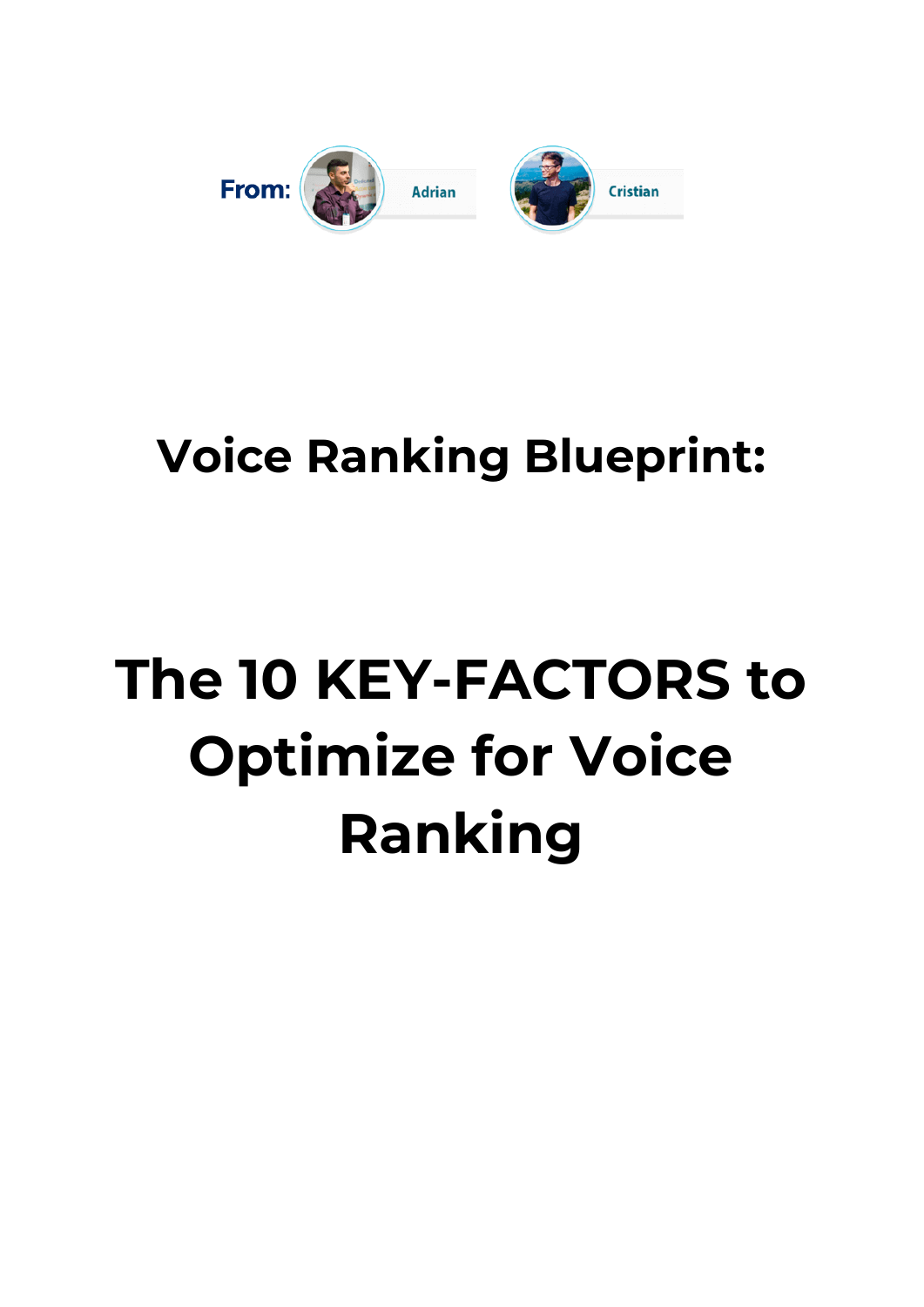This guide is a private material created exclusively for our subscribers. It's **FREE** for you, but please **don't share it with anyone else**.



#### **Hey there!**

Years ago when Google began pushing the voice search technology aggressively, the majority of digital marketers started out as non-believers.

Fast forward several years and there are already numerous predictions that put voice search at **50% of the total searches by 2020**.

How did voice search get this big this soon? **Convenience.**

It's a lot easier to speak to a virtual assistant than to type in the search queries.

Plus, voice queries results are noticeably faster than traditional queries. While the average person can type around 40 words per minute, the **average speaking count is at around 150 words.**

And even if the technology is new, don't go thinking that it only appeals to millennials and younger people in general.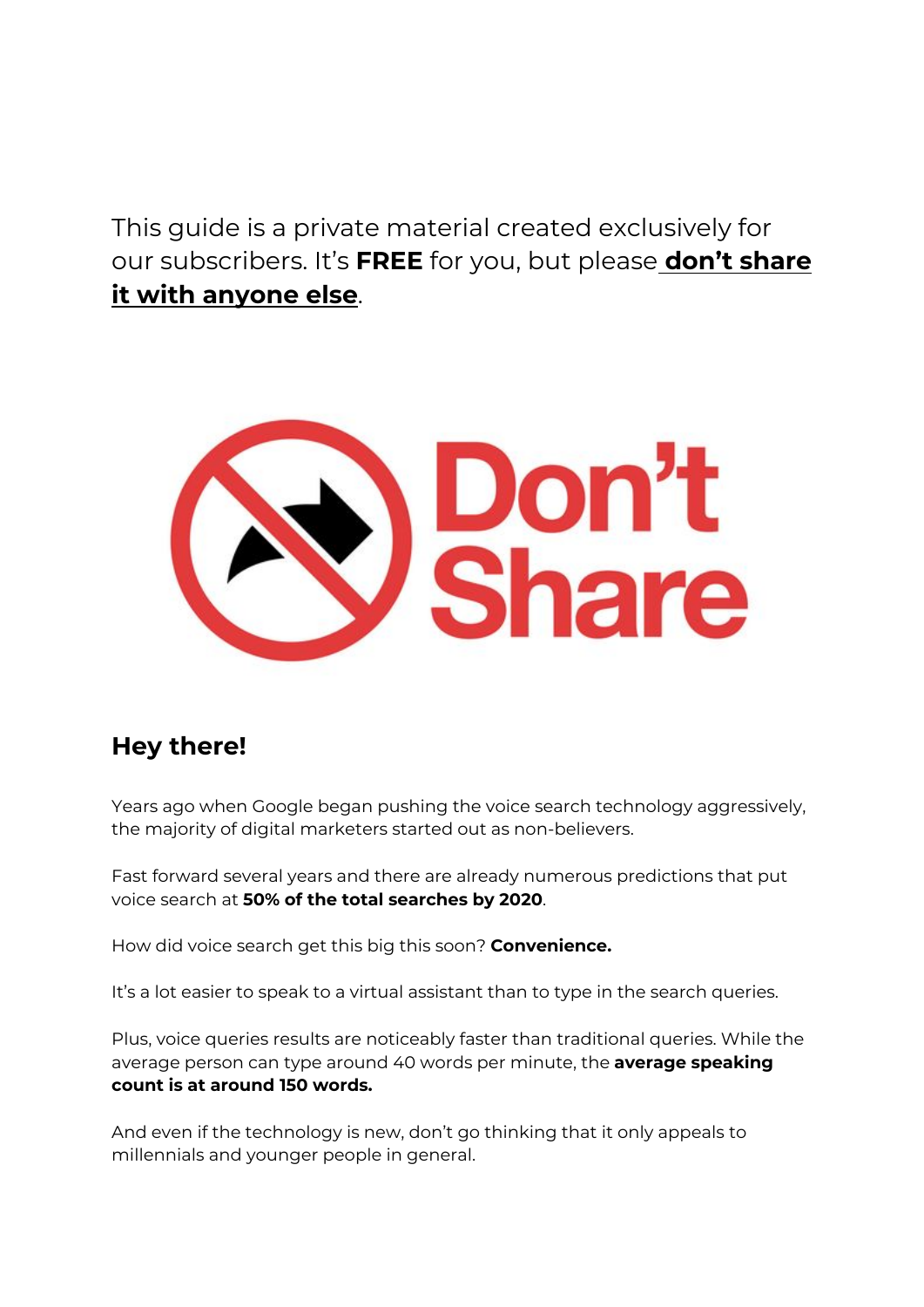Close to **40% of US smartphone users in the 54+ year group are already using voice search** through mobile personal assistants apps.

Voice search is so appealing to the user because it's **perfect for on-the-go use**. An SMX study found that 15% of US adults use voice search in the bathroom and 23% of them use it while cooking.



With stats like this, it's clear that were already living in a voice-activated world.

But while voice-powered AI assistants like Google Home, Amazon's Alexa, Apple's Siri and Microsoft's Cortana are all over the place, local businesses are way behind in optimizing for voice ranking.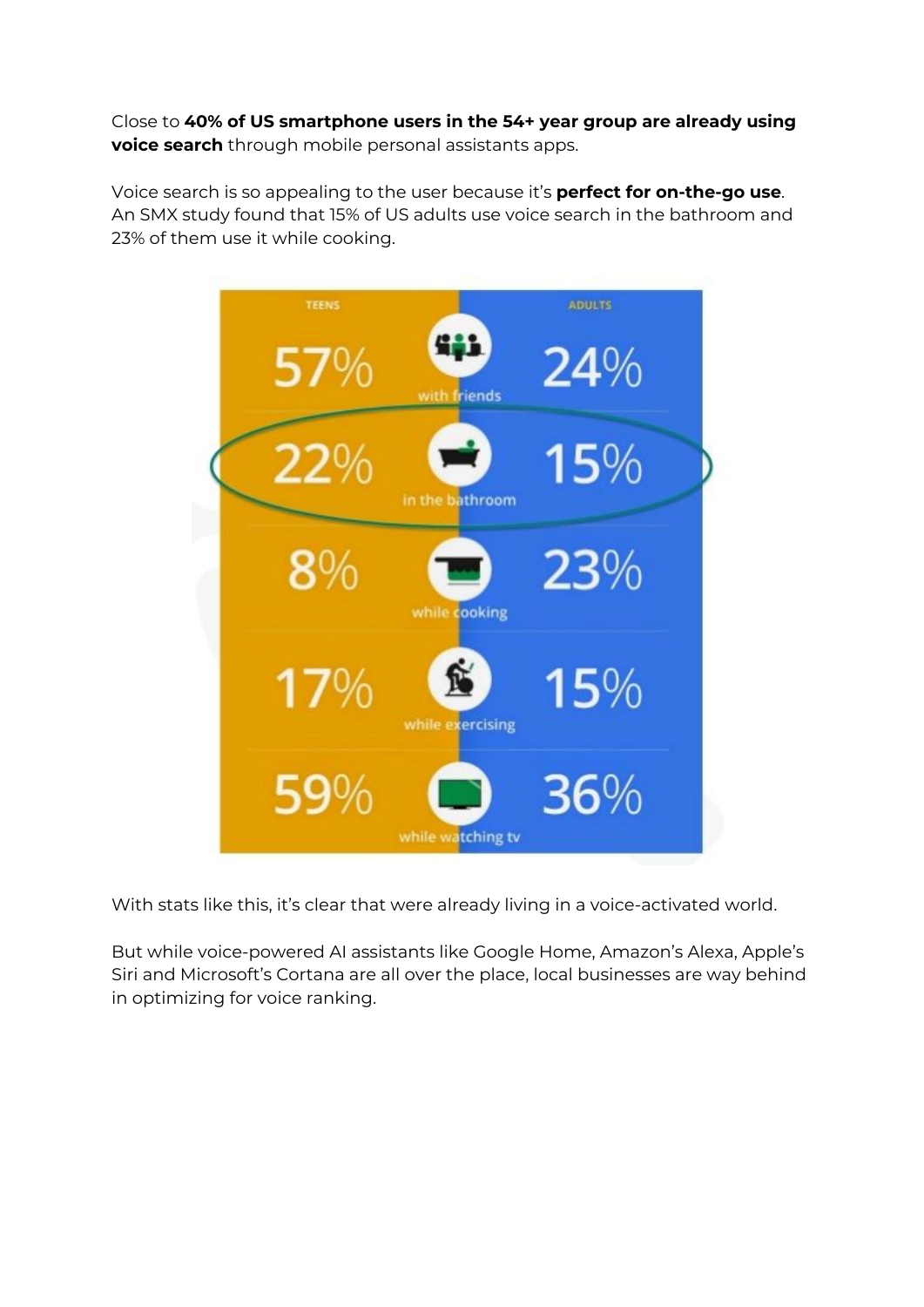## **Optimising local businesses for Voice Ranking**

The rise of voice search creates an enormous opportunity for marketers that make a living out of **providing SEO services for local businesses**. By following a strict guidebook, virtually any local business can receive a traffic boost by using the power of **voice SEO**.

The internet is filled with strategies that claim to optimize websites for a better voice ranking. Some of them work and some don't, but we're not here to talk about the ones that won't make a difference.

We know that many of you make an honest living out of providing SEO services for local businesses. Because of this, we decided to create a definitive guide with field-tested strategies that can be used to **improve the voice ranking of a local business**.

**No fillers and no jumping through unnecessary hoops**. All the strategies presented below are things that we currently use with our clients.

This guide will take you through the most important steps that will improve the voice ranking SEO of any business and help them rank on **Position ZERO** - also known as **The Answer Box.**

### **The 10 KEY FACTORS of Voice Ranking**

After going back and forth on how to synthesize this information to make it accessible for those of wanting to become adept in voice ranking SEO, we decided to break it down in a series of key factors.

Below you have our definitive list of ranking factors that we believe to be absolutely crucial to **Voice SEO**.

**Note:** Keep in mind that the list below is no guesswork. The ranking factors presented below were obtained by investigating a series of clues that Google left behind, as well as from personal experiments and case studies.

- **1. Site Loading Speed**
- **2. Domain Authority**
- **3. Meta Tags**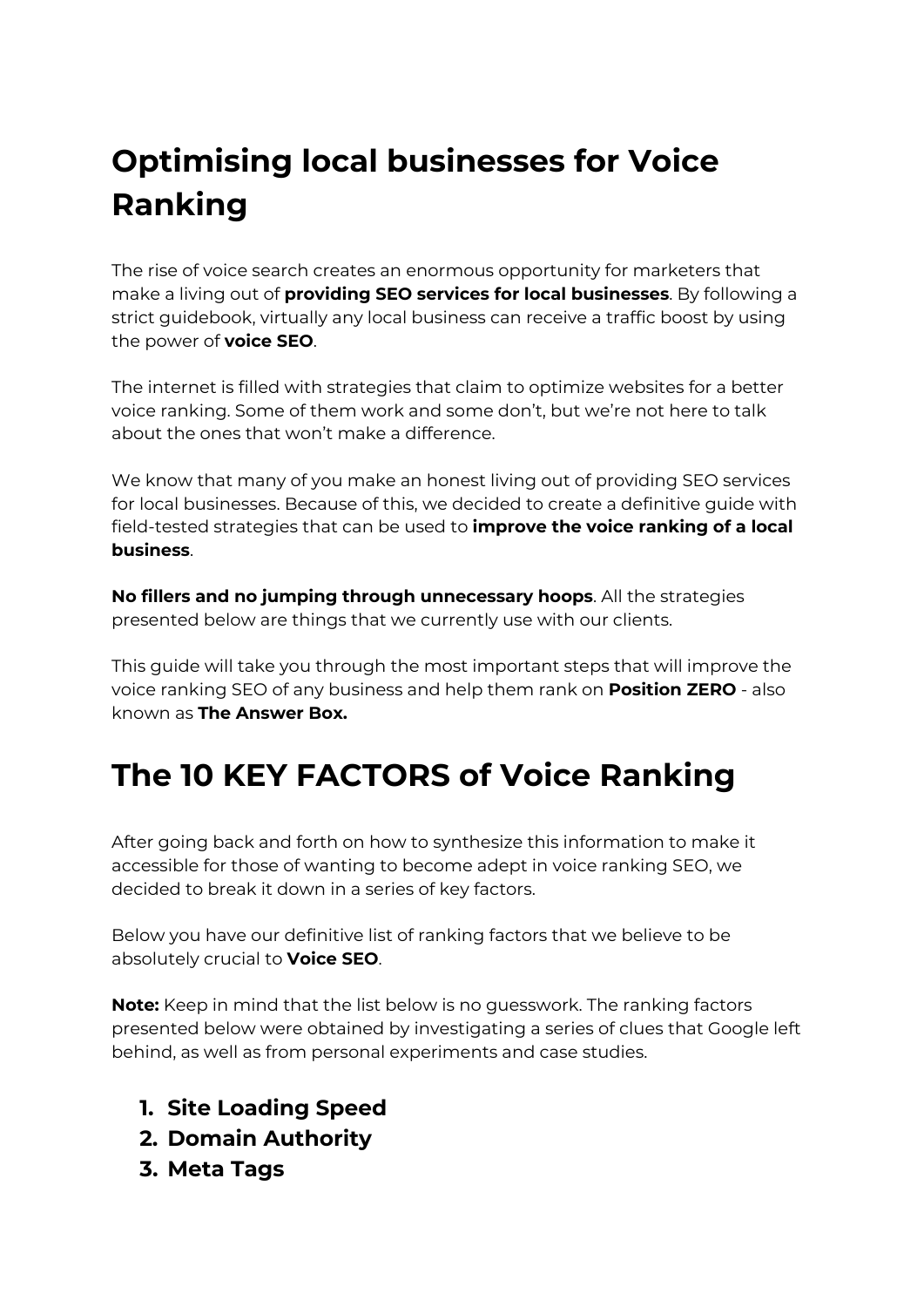- **4. Rich Snippets**
- **5. Mobile Optimized**
- **6. FAQ Section**
- **7. Optimized Images**
- **8. Voicified Keywords**
- **9. Optimized GMB (Google My Business)**
- **10. SSL Secured website**

If you don't feel like you gained anything useful after going through this list, hold your horses because we barely scratched the surface.

Stick around as we'll break down each of these ranking factors individually and integrate them in easy-to-follow steps that can be used to pave the way towards **position zero (A.K.A The Answer Box)**.

| Google | what is the electoral college                                                                                            |                                             |
|--------|--------------------------------------------------------------------------------------------------------------------------|---------------------------------------------|
|        | All<br>Videos<br>Settings<br><b>News</b><br>More<br>Images<br>Maps                                                       | Tools                                       |
|        | About 28,900,000 results (0.90 seconds)                                                                                  |                                             |
|        | Voters                                                                                                                   | Electoral<br>College                        |
|        | The <b>Electoral College</b> is a process, not a place. The<br>founding fathers established it in the Constitution as a  | 2 22222<br><b>2 20000</b><br><b>g</b> 60000 |
|        | compromise between election of the President by a vote in<br>Congress and election of the President by a popular vote of | <b>g</b> 1000<br>$8 - 1$<br>2000            |
|        | qualified citizens.  The Electoral College consists of 538<br>electors.                                                  | $\bullet$<br>$\cdot$<br>$\bullet$           |
|        | en.wikipedia.org<br>U. S. Electoral College, Official - What is the Electoral College?                                   |                                             |
|        | https://www.archives.gov/federal-register/electoral-college/about.html                                                   |                                             |
|        | About this result                                                                                                        | Feedback                                    |

## **Optimizing for Voice Ranking using 10 KEY FACTORS**

Let's dive straight into the nitty-gritty of voice ranking.

Since users are changing the way in which they search for information and most businesses are still slow to optimize for it, there's an immense opportunity for marketers to get ahead of the pack.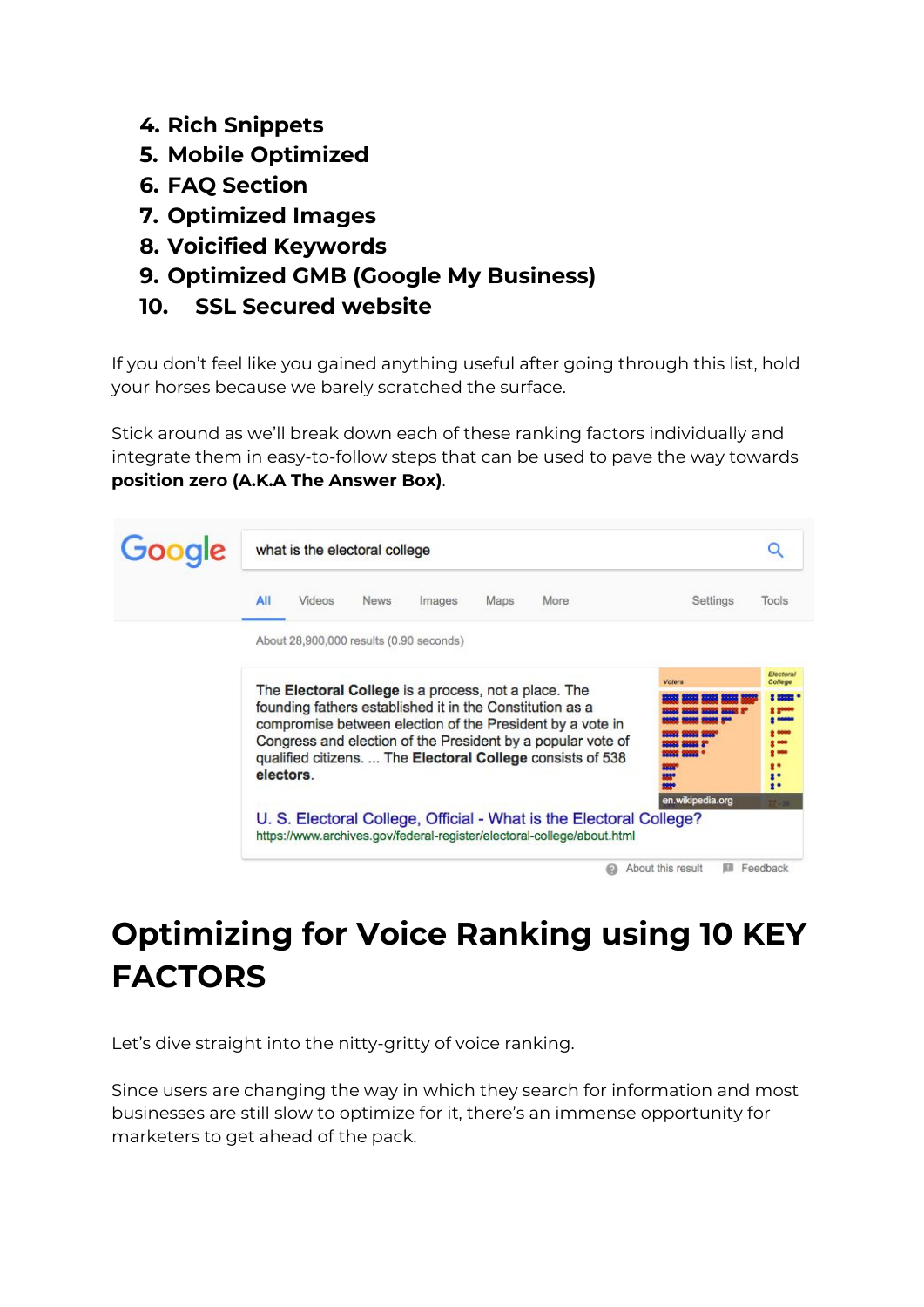Google's **featured snippets** have revolutionized the the whole search experience. As of now, most traditional SEO methods will not yield an increase in traffic when optimizing for voice search.

Virtual assistants answer voice queries with results from Google's answer box. This highlighted result is known as **Position Zero** and is conveniently placed above position **#1.** As you can imagine, it gains huge amounts of visibility.

Because of this, voice SEO is all about getting to **Position Zero** and remaining there indefinitely.

Sure, the top position is extremely hard (if not impossible) to get on heavily competitive queries, but that's not a problem for local businesses.

The thing is, local businesses can hugely benefit from featured snippets because they have an opportunity to truly own a niche - by **optimizing for various low-intent questions**. But we'll discuss that in detail below.

Without further ado, let's get to the actual guide.

Ensure that you're not missing anything by going through each of the steps below. Each step will break down one voice ranking factor and show you (with examples) just how important and effective it is to optimize for it.

#### **Step 1: Optimizing the Site's Loading Speed**

**Page speed** is an important ranking factor for mobile searches. As you might think, this also applies to voice ranking. Google considers a page loading speed to be optimal (for mobile) when it loads above the fold content in one second or less.

You might know that Google released the **Speed Update** in July 2018. This update established page loading speed as a full-fledged ranking factor for mobile search results. As you can imagine, the faster the better.

The thing is, you don't have to be a scientist to figure out if page speed is really important to voice ranking. Feel free to do a voice search and take a look at the answer box. We're willing to bet that it comes from a fast-loading website.

And it's not just Google that cares about the site loading speed. Mobile users are getting tired of slow-loading websites - **40% of mobile users are reported to leave a page if it doesn't load in 3 seconds**.

But enough small talk, let's get to the actual optimizing. There are a lot of verified techniques that will shave off your page loading times. But before we get to them, start by testing your page speed by using Google's **[PageSpeed](https://developers.google.com/speed/pagespeed/insights/) Insights**.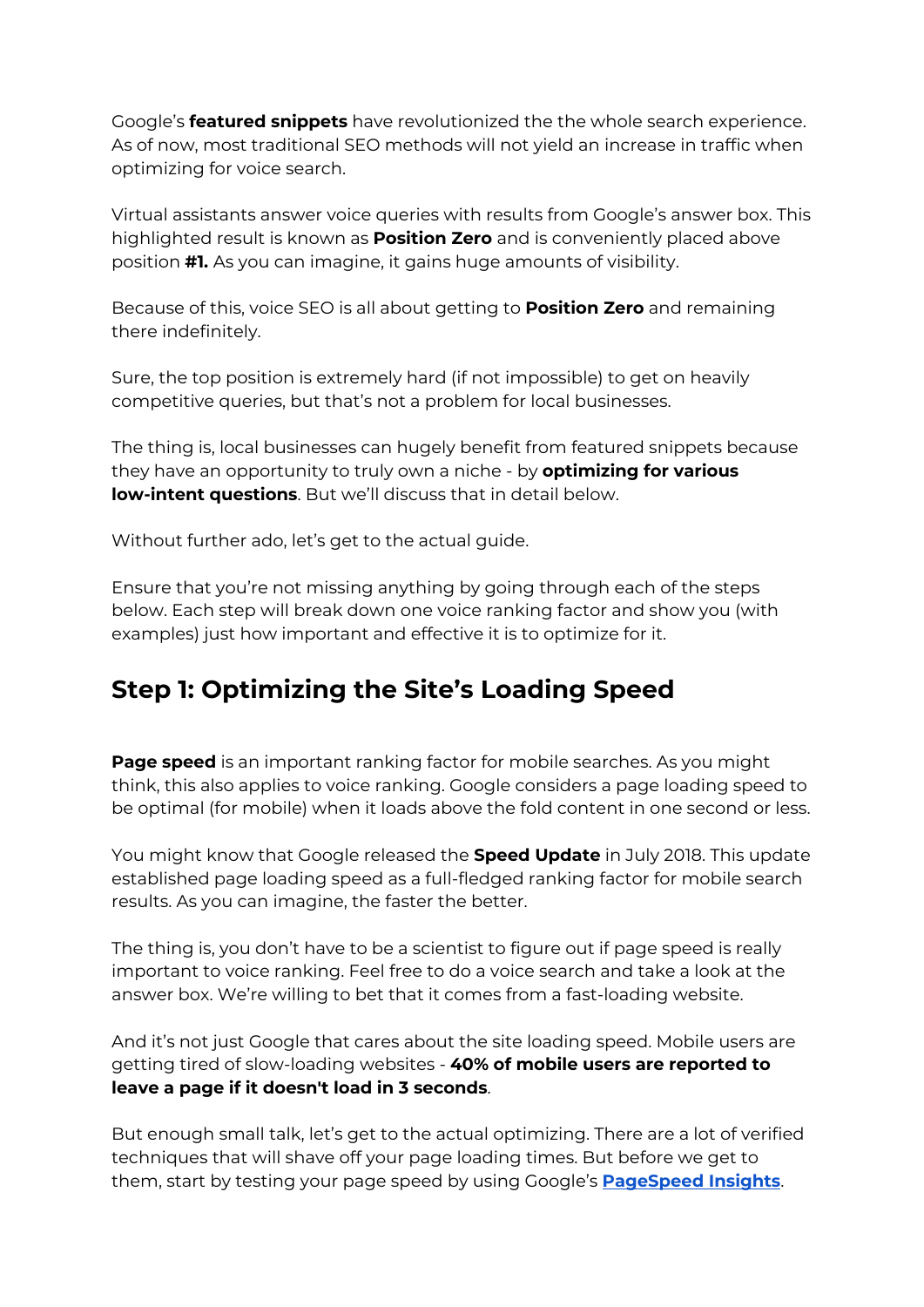| <b>Page Speed</b> | <b>Optimization</b> |  |
|-------------------|---------------------|--|
| Average           | Good                |  |
| 1.4s FCP 2.1s DCL | 85/100              |  |

Data from the Chrome User Experience Report indicates this page's median FCP (1.4s) and DCL (2.1s) ranks it in the middle third of all pages. This page has a good level of optimization because few of its resources are render-blocking. Learn more.





This tool will provide you with a rough estimation of your page speed optimization. As a rule of thumb, if your **Page Speed** is under **Average** and the **Optimization** score is under **70**, you got some work to do.

#### **Page Speed Optimization tips**

- Use [Gzip](https://www.gnu.org/software/gzip/) or a similar software capable of reducing the size of your HTML, CSS and JavaScript files.
- Optimize your code by removing spaces, commas, and other unnecessary characters. You can do this with tools like [CSSNano](https://github.com/ben-eb/cssnano), [HTMLMinifier](https://github.com/kangax/html-minifier), and [UglifyJS](https://github.com/mishoo/UglifyJS2).
- Reduce redirects as much as possible. Redirect partners will make your page to load much slower.
- Remove any render-blocking JavaScript. A browser needs to execute any pending scripts first before it can render a page. This is why Google recommends that you avoid using Blocking [JavaScript](https://developers.google.com/speed/docs/insights/BlockingJS).
- Optimize images with tools like [TinyPNG.](https://tinypng.com/)

#### **Step 2: Improving the Domain's Authority**

Even if their importance has dwindled with steady updates in the last couple of years, backlinks are still the foundation of Google's desktop and mobile algorithm.

Based on various case studies as well as personal experiments, we observed that **the voice search algorithm relies on domain authority over page authority**.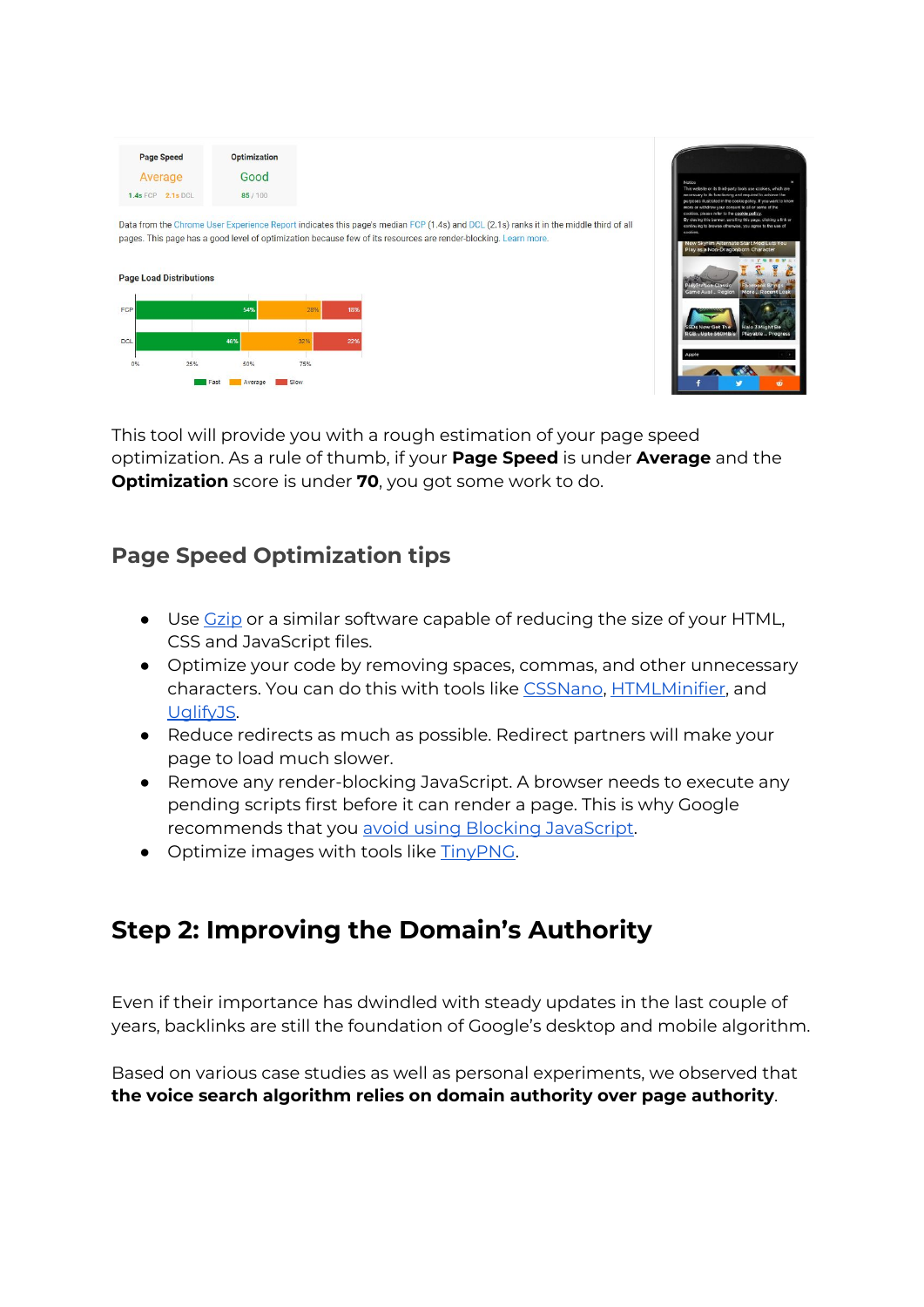This means that whenever Google finds a plausible voice search answer, the voice search algorithm is more interested to see if the page belongs to a trusted website - it's not interested in how many links are pointing to the page itself.

#### The key takeaway here is that **Google's Voice Search Algorithm actively looks for trusted and authoritative domains**.

**DA (Domain Authority)** is an engine ranking score developed by Moz that predicts a website chance to rank on search engines by evaluating multiple factors (total link count, linking root domains, ranking strength, etc.

You can view a website's DA by using [MozBar,](https://moz.com/products/pro/seo-toolbar) Link [Explorer](https://moz.com/link-explorer), [Keyword](https://moz.com/explorer) Explorer as well as several other SEO tools.



#### **Domain Authority optimization tips**

- **Focus on building your link profile** by getting more links from other well-linked-to pages.
- **Create high-quality linkable content** that gets published regularly.
- **Remove toxic links from bad sources** that might hut your domain authority.
- **Improve your internal linking structure** By improving the user experience you'll also convince Google's crawlers that website is worthy of higher authority.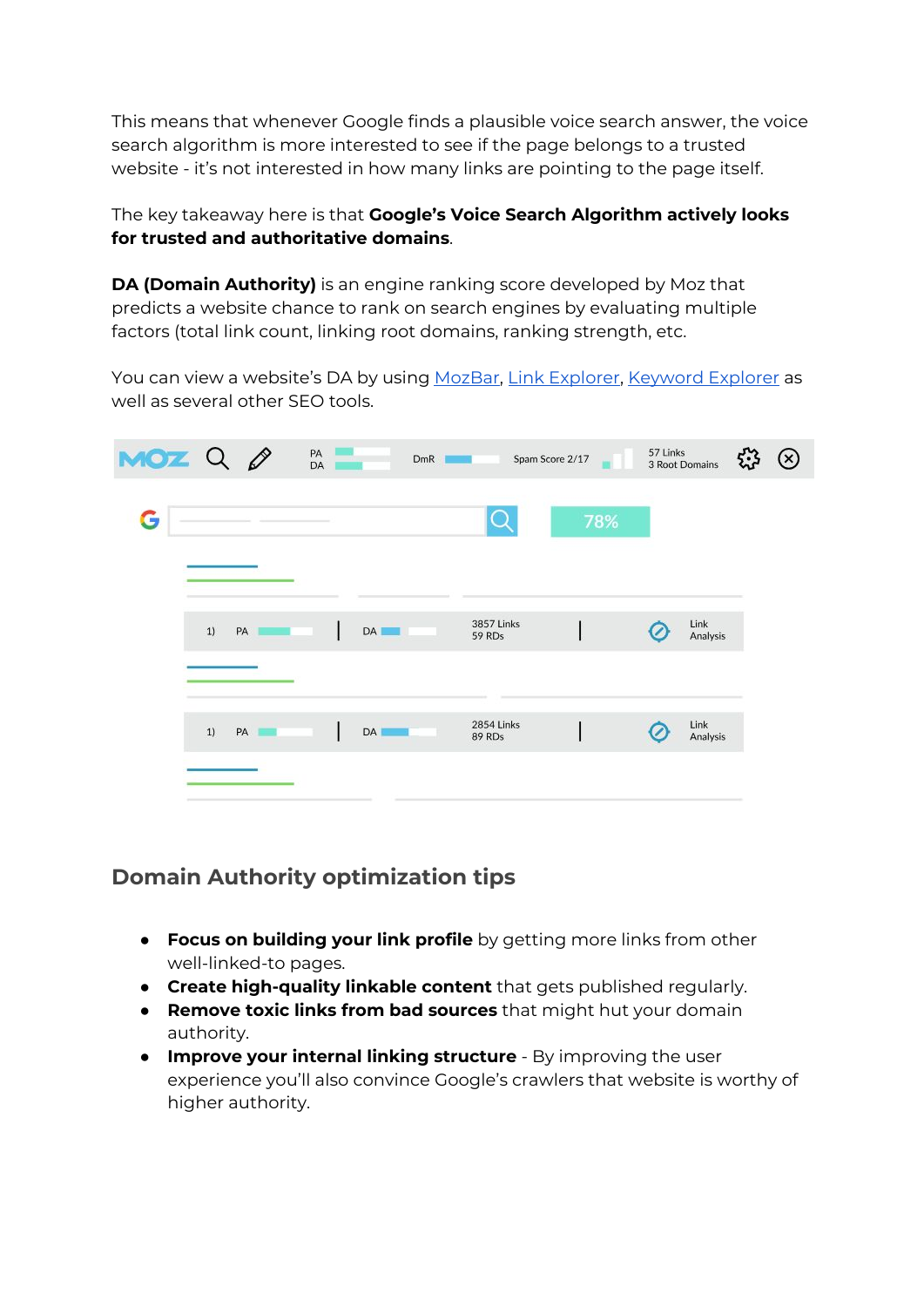#### **Step 3: Tailor your Meta Tags for voice ranking**

Think of meta tags as helpful pieces of code that help search engines to understand the content that is featured on a particular website.

Because meta tags are used to describe actual content, you need to adapt them so that search engine crawlers understand that your content is worthy of the **Answer Box**.

|          | <title>Definitive Guide to Video Marketing for Local Businesses - Marketingoo</title>                                                                                                                                                                                                                                             |
|----------|-----------------------------------------------------------------------------------------------------------------------------------------------------------------------------------------------------------------------------------------------------------------------------------------------------------------------------------|
|          | This site is optimized with the Yoast SEO plugin v8.2 - https://yoast.com/wordpress/plugins/seo/                                                                                                                                                                                                                                  |
| $\cdots$ | <meta content="Looking for a way to use video marketing to lure in more clients? Here's a complete video&lt;br&gt;marketing guide that will make you dominate the local competition." name="description"/> == $$0$                                                                                                                |
|          | <link href="https://marketingoo.com/definitive-guide-to-video-marketing-for-local-businesses/" rel="canonical"/><br><meta content="en US" property="og:locale"/><br><meta content="article" property="og:type"/>                                                                                                                  |
|          | <meta content="Definitive Guide to Video Marketing for Local Businesses - Marketingoo" property="og:title"/><br><meta content="Looking for a way to use video marketing to lure in more clients? Here's a&lt;br&gt;complete video marketing guide that will make you dominate the local competition." property="og:description"/> |
|          | <meta content="https://marketingoo.com/definitive-guide-to-video-marketing-for-local-businesses/" property="og:url"/><br><meta content="Marketingoo" property="og:site name"/>                                                                                                                                                    |
|          | <meta content="https://www.facebook.com/marketingoocom/" property="article:publisher"/><br><meta content="Video Marketing" property="article:section"/>                                                                                                                                                                           |
|          | <meta_property="article:published_time"_content="2018-09-19t10:42:15+00:00"></meta_property="article:published_time"_content="2018-09-19t10:42:15+00:00">                                                                                                                                                                         |
|          | <meta content="https://marketingoo.com/wp-content/uploads/2018/09/video-marketing.jpg" property="og:image"/><br><meta content="https://marketingoo.com/wp-content/uploads/2018/09/video-marketing.jpg" property="og:image:secure url"/><br><meta content="1170" property="og:image:width"/>                                       |
|          | <meta_property="og:image:height" content="640"><br/>html.js.gr_marketingoo_com head meta</meta_property="og:image:height">                                                                                                                                                                                                        |

There are four major types of meta tags that you need to be aware of. Some of them are not as useful as they used to be, but it won't hurt to let Google know what your site is about and what content you provide.

Here are the four types of meta tags:

- **Title Tags** This tag is viewed by search engines as the title of your page.
- **Meta Keywords Attribute (obsolete)** A series of keywords relevant to the page in question.
- **Meta Description Attribute** A brief description of the page in question.
- **Meta Robots Attribute** An attribute meant to indicate to engine crawlers what they should do with the page.

#### **Optimizing Meta Tags for Voice Ranking**

● **Add a Schema.org Markup** - This a semantic vocabulary of data that you can add to your HTML code to help crawlers read and represent your content better. You can use Google's [Structured](https://www.google.com/webmasters/markup-helper/u/0/) Data Markup Helper to generate and insert it into the website's code.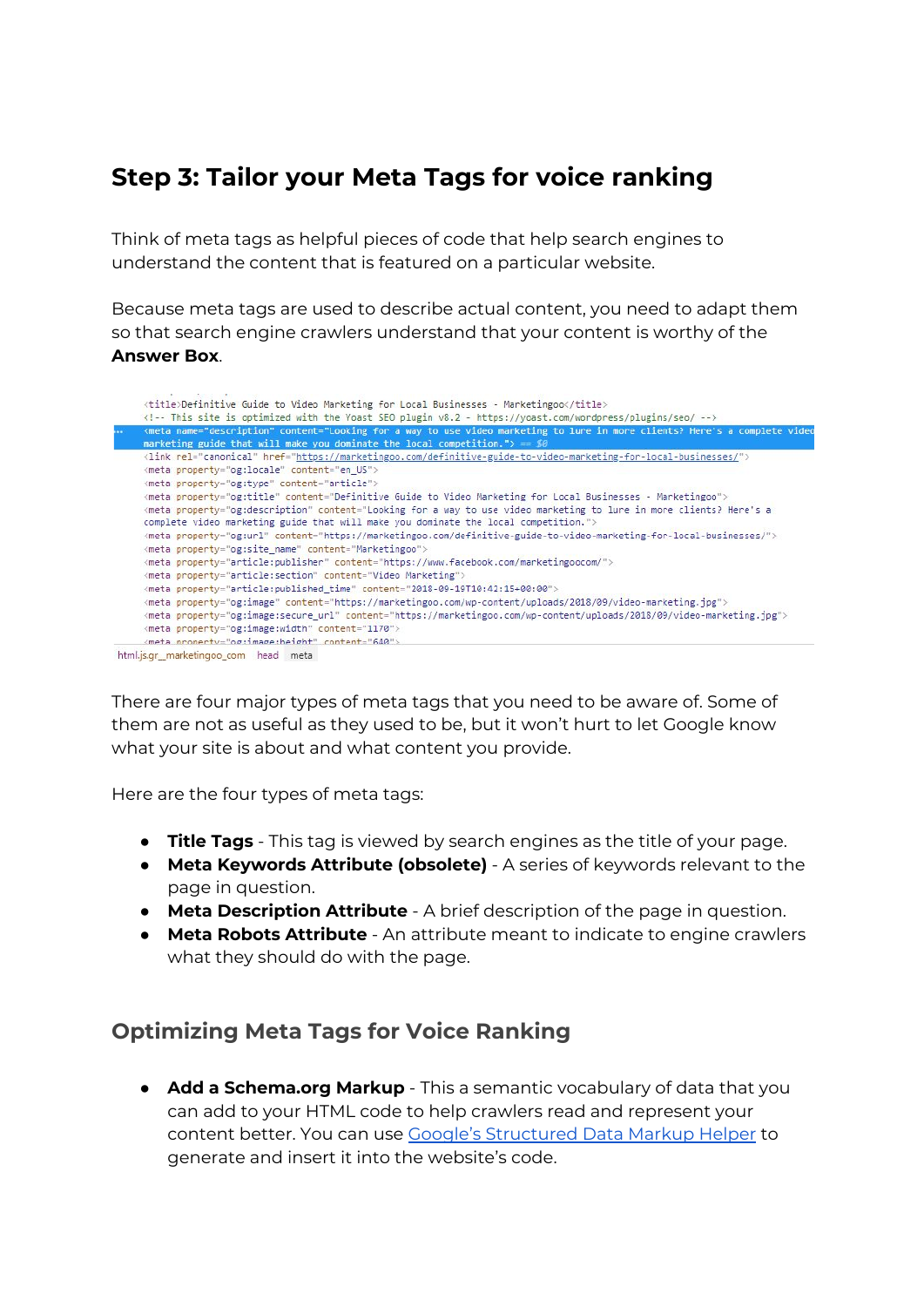- **Analyze your meta tags** Use tools like [SemRush,](https://www.googleadservices.com/pagead/aclk?sa=L&ai=DChcSEwja85-pys7dAhWXlBgKHZkZD5UYABAAGgJsZQ&ohost=www.google.ro&cid=CAESEeD2wHPskSV1dXUdb0uDjLQ0&sig=AOD64_2nMxbGy9MprQA93OzeDWBdyBT8TA&q=&ved=2ahUKEwjokZqpys7dAhVGjywKHTvwD5EQ0Qx6BAgAEAI&adurl=) [DeepCrawl](https://www.deepcrawl.com/), [Screaming](https://www.screamingfrog.co.uk/seo-spider/) [Frog,](https://www.screamingfrog.co.uk/seo-spider/) or [SiteBulb](https://sitebulb.com/) to check the status of your meta tags.
- **Use Yoast SEO to optimize titles and meta descriptions** [Yoast](https://yoast.com/wordpress/plugins/seo/titles-and-meta-descriptions/) SEO allows you to optimize titles and meta descriptions. It is widely adopted by most webmasters.

#### **Step 4: Optimizing for Rich Snippets to feature in Voice Searching Results**

Rich snippets are organic search results displayed by search engines, but with one key difference - they have far more visual appeal and are a whole more likely to be clicked.

**A featured snippet (an Answer Box)** will be displayed proudly at the top of the SERP with the answer to the searcher's question. The answer comes from an organic listing, but only a summary of the content is displayed. However, Google is kind enough to link the answer to the site from where the content originates.

| Google | where do babies come from                                                                                                                                                                     |                                        |  |  |  |
|--------|-----------------------------------------------------------------------------------------------------------------------------------------------------------------------------------------------|----------------------------------------|--|--|--|
|        | All<br>More<br>Videos<br>Maps<br><b>News</b><br>Images                                                                                                                                        | Settings<br>Tools                      |  |  |  |
|        | About 438,000,000 results (0.57 seconds)                                                                                                                                                      |                                        |  |  |  |
|        | Well, it's an amazing thing: A seed from the daddy and an egg from the mommy join<br>together in the mom's tummy. That's where the baby grows — in a special sack<br>there, called the womb." |                                        |  |  |  |
|        | How to talk to your child about sex (age 5)   BabyCenter<br>https://www.babycenter.com/0_how-to-talk-to-your-child-about-sex-age-5_67112.bc                                                   |                                        |  |  |  |
|        | ω                                                                                                                                                                                             | About this result<br>Feedback<br>15.00 |  |  |  |

There are three types of rich snippets:

- **Paragraph snippet** This snipped is commonly encountered on question-based queries. It's also the most common type of featured snipped.
- **List snippet** -List snippets are often encountered with how-to content, recipes and ranked lists.
- **Tables snippet** Table snippets are a popular occurrence with results for lists, pricing, rates, and data. With this snippet, Google might only pull specific information depending on what the user is searching for.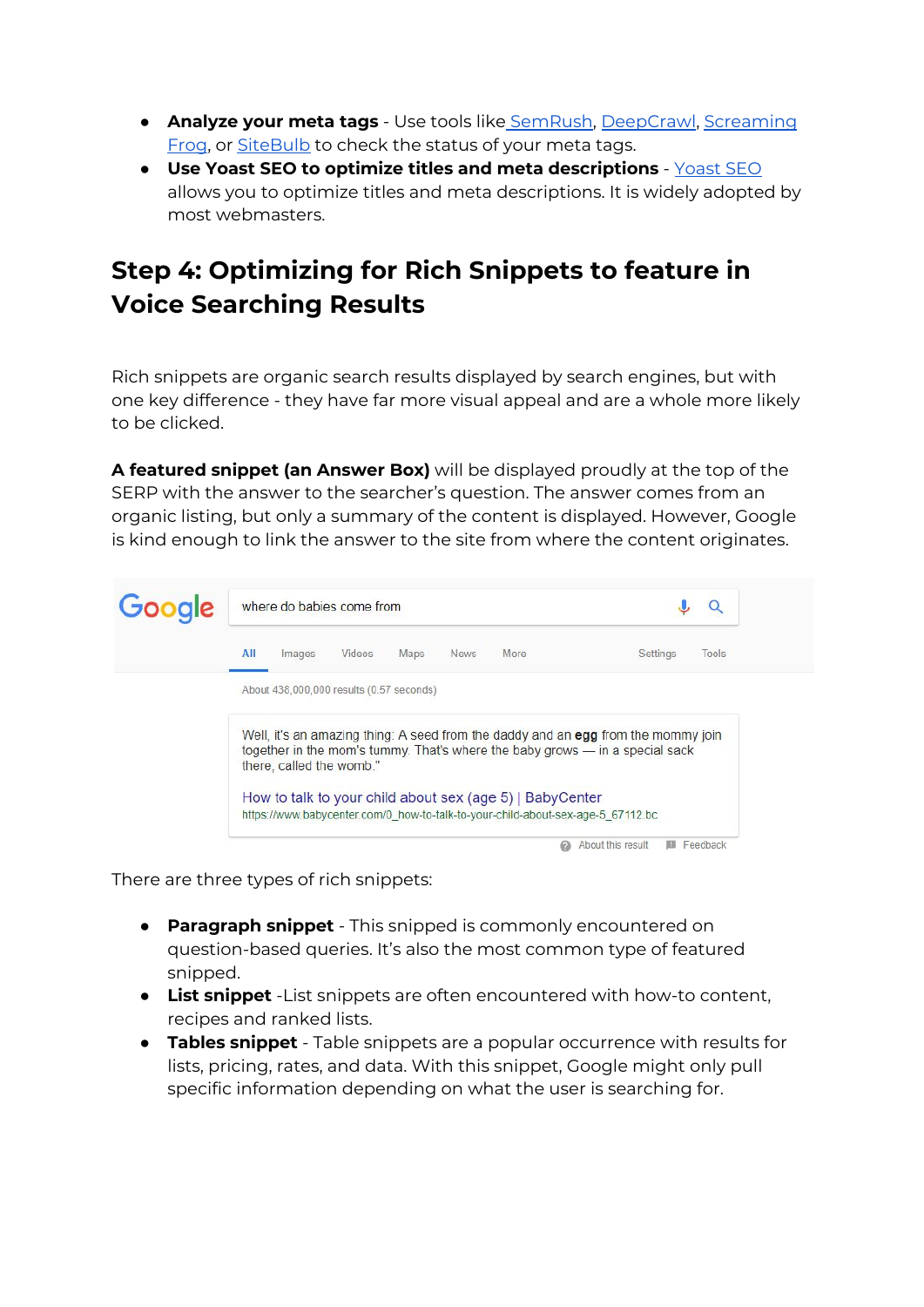Since voice SEO is all about getting to the top position, a series of optimizations need to be operated in order to boost the chances of being featured in a rich snippet.

#### **Optimizing for Featured Snippets**

- **Focus on Long-tail keywords** Most featured snippets are generated from question-based searches and most voice searches come in the form of questions. Do you see the pattern? Long-tail keywords might bring less traffic, but they generate more conversions if you have the exact answer to the searcher's question. Consider using tools like [Answer](https://answerthepublic.com/) the Public to research what people are searching for online.
- **Feature tangential content** Featuring [tangential](https://moz.com/blog/tangential-content) content will enable you to reach a wider audience which will ultimately lead to more inbound links. More Inbound links lead to a higher page authority which will boost your chances of getting your content featured. Simple, right?
- **Improve existing pages** -Also referred to as the Skyscraper technique, it's about revisiting stagnant content and improving it with new and updated information rather than creating new pages.
- ●

#### **Step 5: Making the website mobile-ready**

Because voice search is primarily occurring on mobile devices, it's understandable why Google actively encourages webmasters to convert their websites to a mobile-friendly design.

To ensure that the website you're tending to is mobile-ready, start by reading Google's recommendations on featuring a **[responsive](https://developers.google.com/webmasters/mobile-sites/mobile-seo/responsive-design#using_meta_nameviewport) web design**.

Keep in mind that almost all quality WordPress themes already follow Google's guidelines, so don't go thinking you have to start from scratch.

If you want to ensure that your website is mobile-friendly, you can use Google's **[Mobile-Friendly](https://www.google.com/webmasters/tools/mobile-friendly/) Test tool.**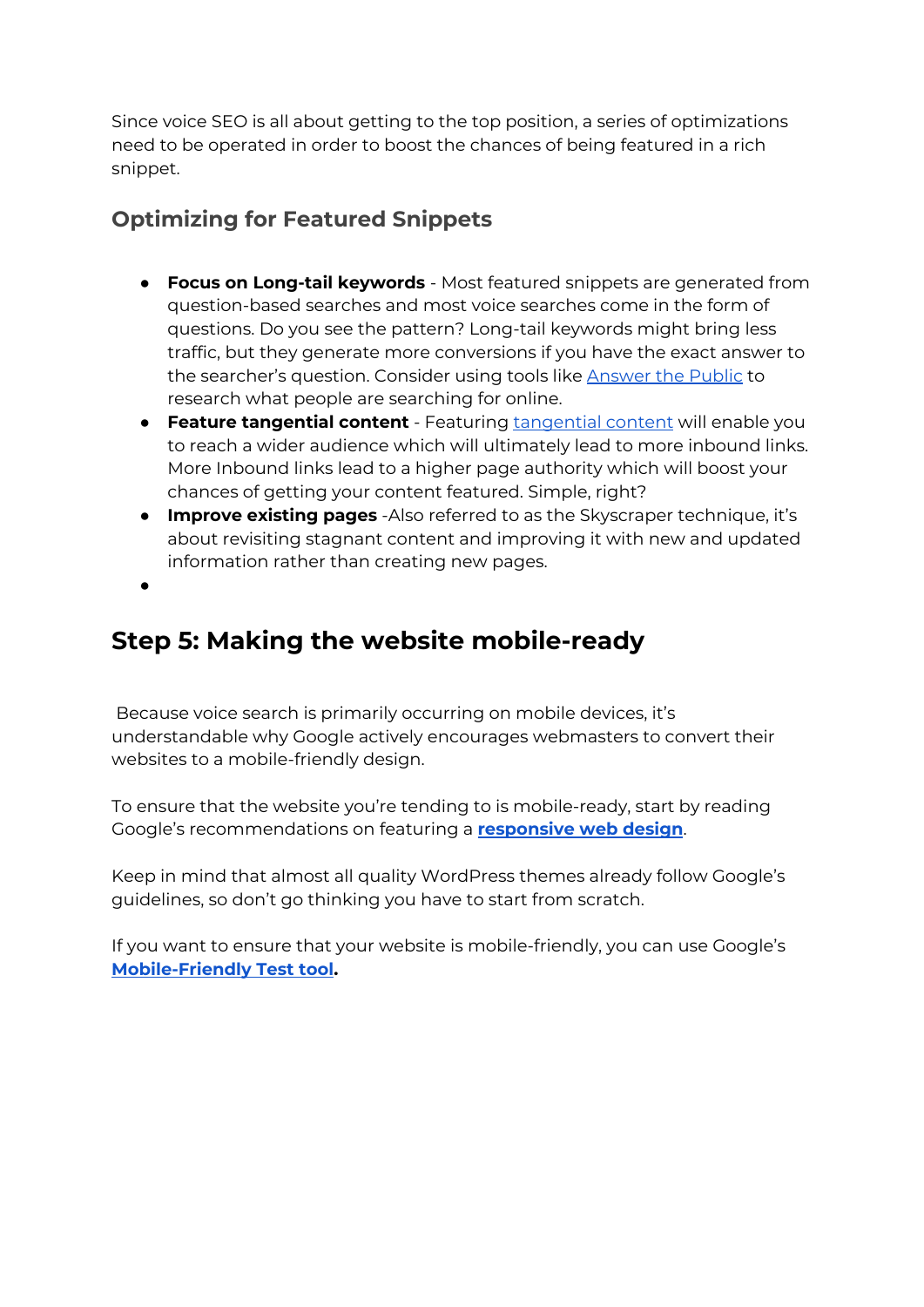

If the web-page is already optimized for mobile devices, you should get a message similar to the one above.

Oh, and keep in mind that **this tool will only scan one particular web page at a time** - this might mean that you still have pages that don't meet the requirements.

In case you're page needs to be optimised, the tool will recommend a series of steps that you need to take in order to improve your score.

Use this tool to scan and **optimize the pages that bring the most amount of traffic** to ensure that your website is mobile-ready.

#### **Step 6: Include an FAQ section**

There's a reason why we encourage all our clients to create a FAQ page on their website. This type of content is not only efficient for your overall website SEO, but it works wonders when it comes to **Voice SEO**.

The FAQ section is so essential to a well-rounded voice ranking strategy because it makes it easier to **target phrases and questions** that you know are often queried in search engines.

For the best practices, link all the most important questions on one page and make sure that the FAQ is linked on your homepage. Then, use redirects to steer users to the answer. From our personal experience, this strategy is well-rewarded by Google and all the other search engines.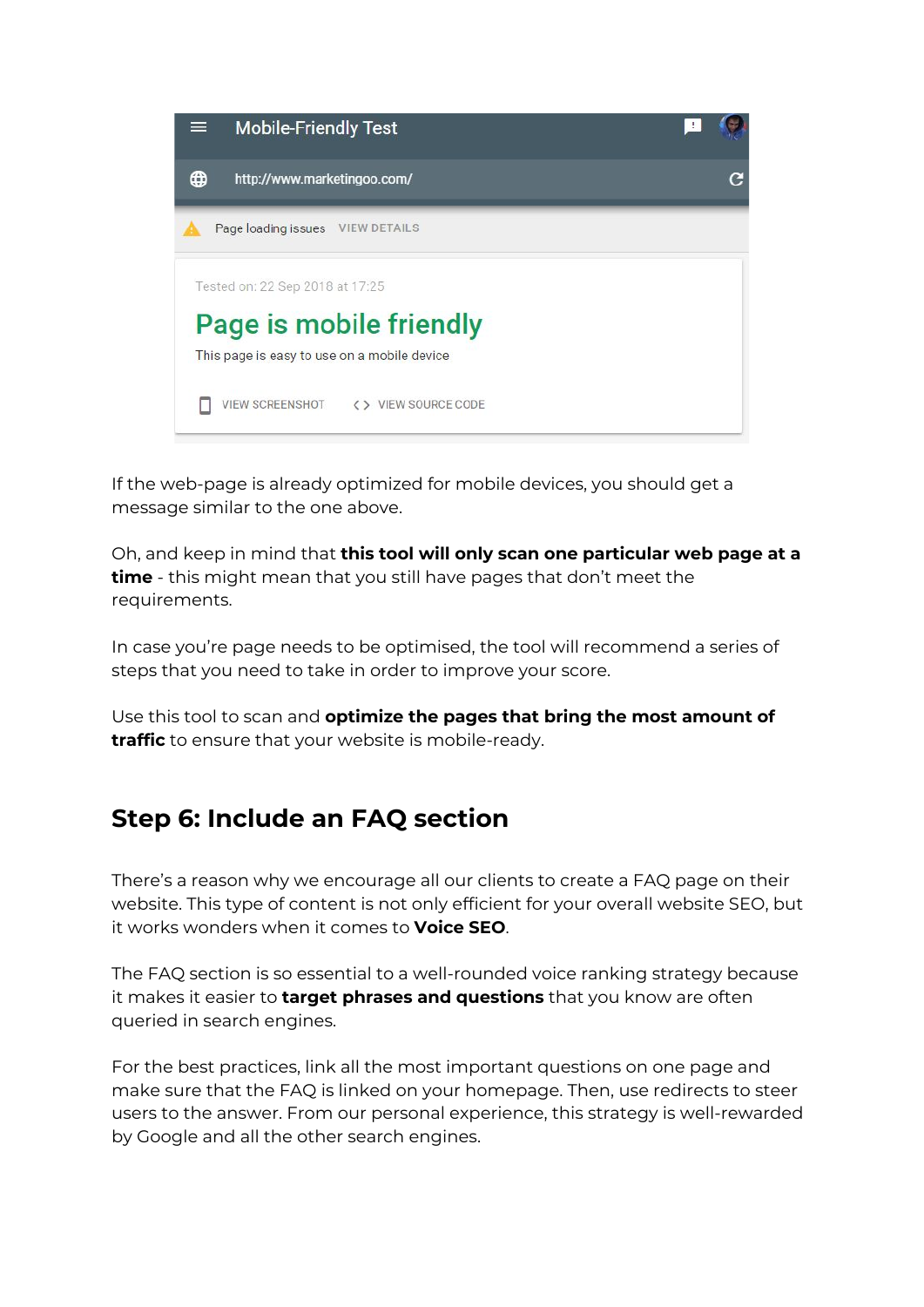If you take the time to go after **longtail voicified keywords** (we'll discuss this in Step 8) in each of your FAQ pages, you're one step closer to landing in Google's **ANSWER BOX**.



#### **Step 7: Optimizing Images for Voice Search**

Image optimization is often overlooked as a voice ranking factor because it's a visual element.

But the truth is, there are certain actions that you can take to boost your images chances of being featured in a rich snippet.

Google encourages webmasters to acknowledge the importance of imagery and take the necessary steps to ensure the maximum optimization. A good place to start is to read **Google's guidelines for image [publishing.](http://support.google.com/webmasters/bin/answer.py?hl=en&answer=114016)**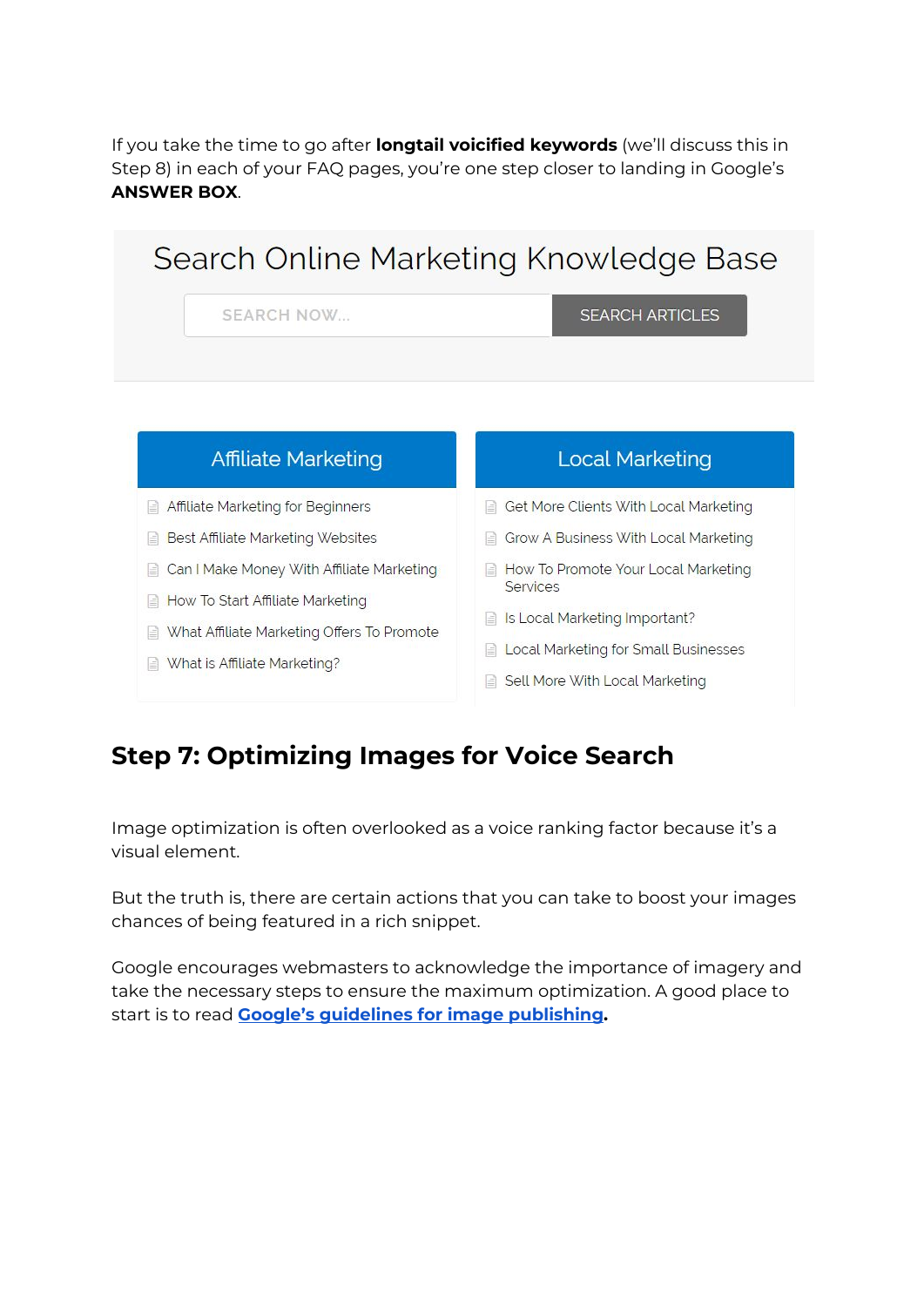#### **Image Details**

|                  | Caption Spying on the competition<br>11                  |                          |
|------------------|----------------------------------------------------------|--------------------------|
|                  | Alternative Text   Observe what the competition is doing |                          |
| DISPLAY SETTINGS |                                                          |                          |
| Align            | Left<br>Right<br>Center<br>None                          |                          |
|                  | Size Full Size - 512 $\times$ 249 $\times$               |                          |
| Link To None     | ۷                                                        | Edit Original<br>Replace |

#### **Optimizing images for voice search**

- **Stick to page-relevant images** By featuring only page-relevant images, you're making sure that crawling bots are not getting confused by their purpose.
- **Use the highest quality format possible** There aren't any featured images that are of insufficient quality inside featured snippets. This should be enough to point you in the right direction.
- **Reduce the size of your images** Because page speed is such an important voice ranking factor, shrinking the size of your images files is crucial. Consider using tools like [TinyPNG](http://tinypng.com/), [Trimage,](https://trimage.org/) [Optimizilla](https://imagecompressor.com/) or [ImageOptim](https://imageoptim.com/).
- **Use captions** Captions are crawled by search engines similar to the way URLs are crawled. This means that anyone using voice keywords associated with your caption might just stumble upon your website.
- **Use the Alt Text attribute** There are numerous reports and clues that point towards the alt text attribute as being extremely important to voice search. Make sure to fill the Alt Text attribute of every image that you include.

#### **Step 8: Using Voicified Keywords**

Simplicity is key when optimizing your content for voice search SEO. Keep in mind that **the average Google voice search result is written in 9th-grade level English**. With this in mind, don't overcomplicate things.

Simple-to-read content is ideal for voice search, but it's not enough. To ensure that you position your pages to be featured inside the answer box, you need to **use voicified keywords** - keywords that resemble how humans actually converse.

 $\overline{\mathbf{x}}$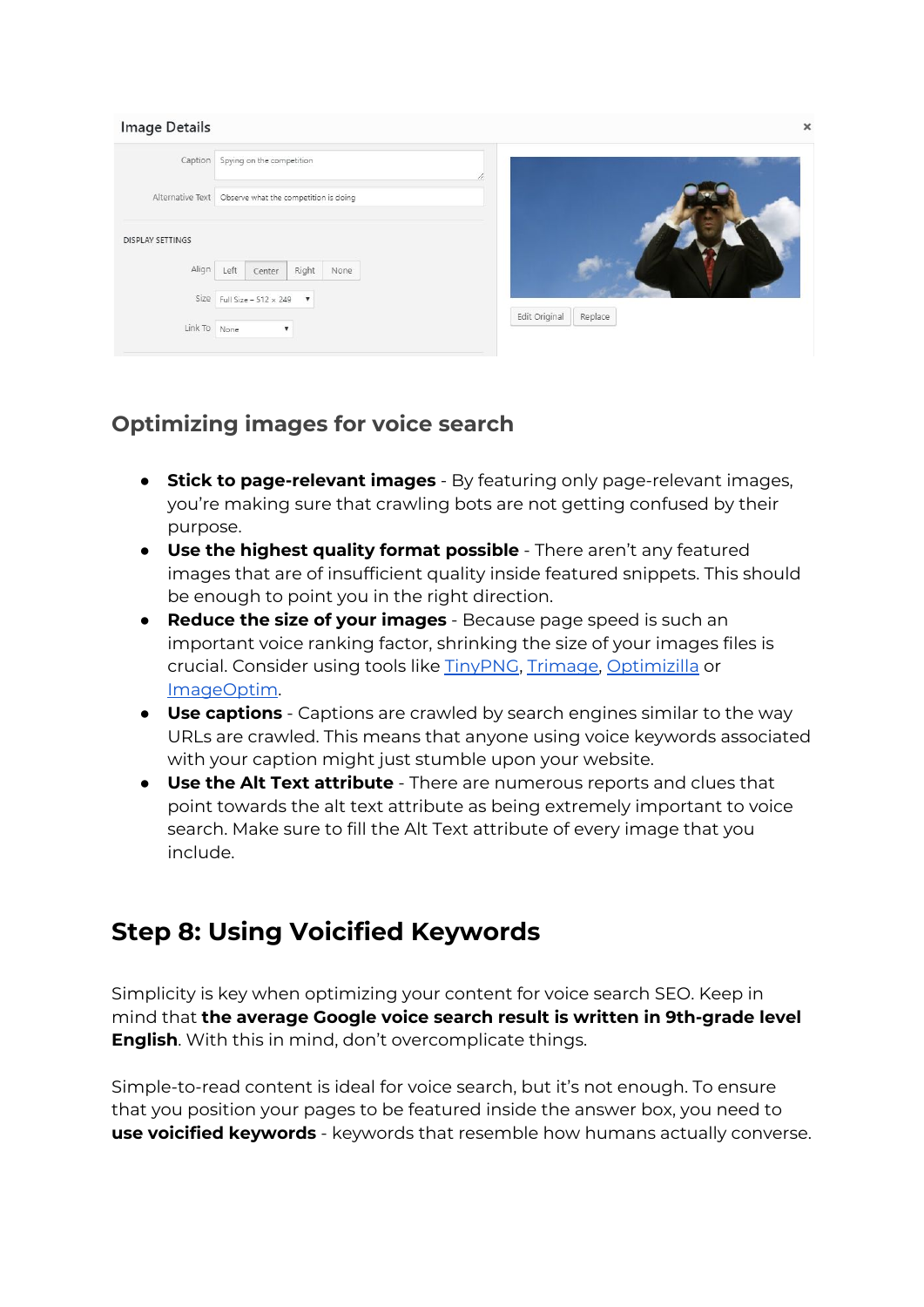As a rule of thumb, a good voicified keyword is a longtail keyword of 5 to 10 words that specifically targets a user problem or keyword.

For example, instead of using the keyword **"best restaurant in Louisville"**, voicify the keyword by optimizing for a phrase like **"Which restaurant serves dinner in Louisville now?"**

To get a feel for how to voicify your keywords in relation to the niche you're targeting, you can use a tool like **[Answer](https://answerthepublic.com/) the Public**.

Simply type in the plain keyword and you'll be given suggestions on what people are searching for.



#### **Step 9: Claiming & Optimizing the Google My Business (GMB) listing**

Because a lot of people are using voice searches on-the-go, you'll notice that a large portion of them are actually **hyper-local queries**. How can a local business benefit from this, you ask?

It's simple. By claiming their **GMB (Google My Business) listing** and including it in the site's footer.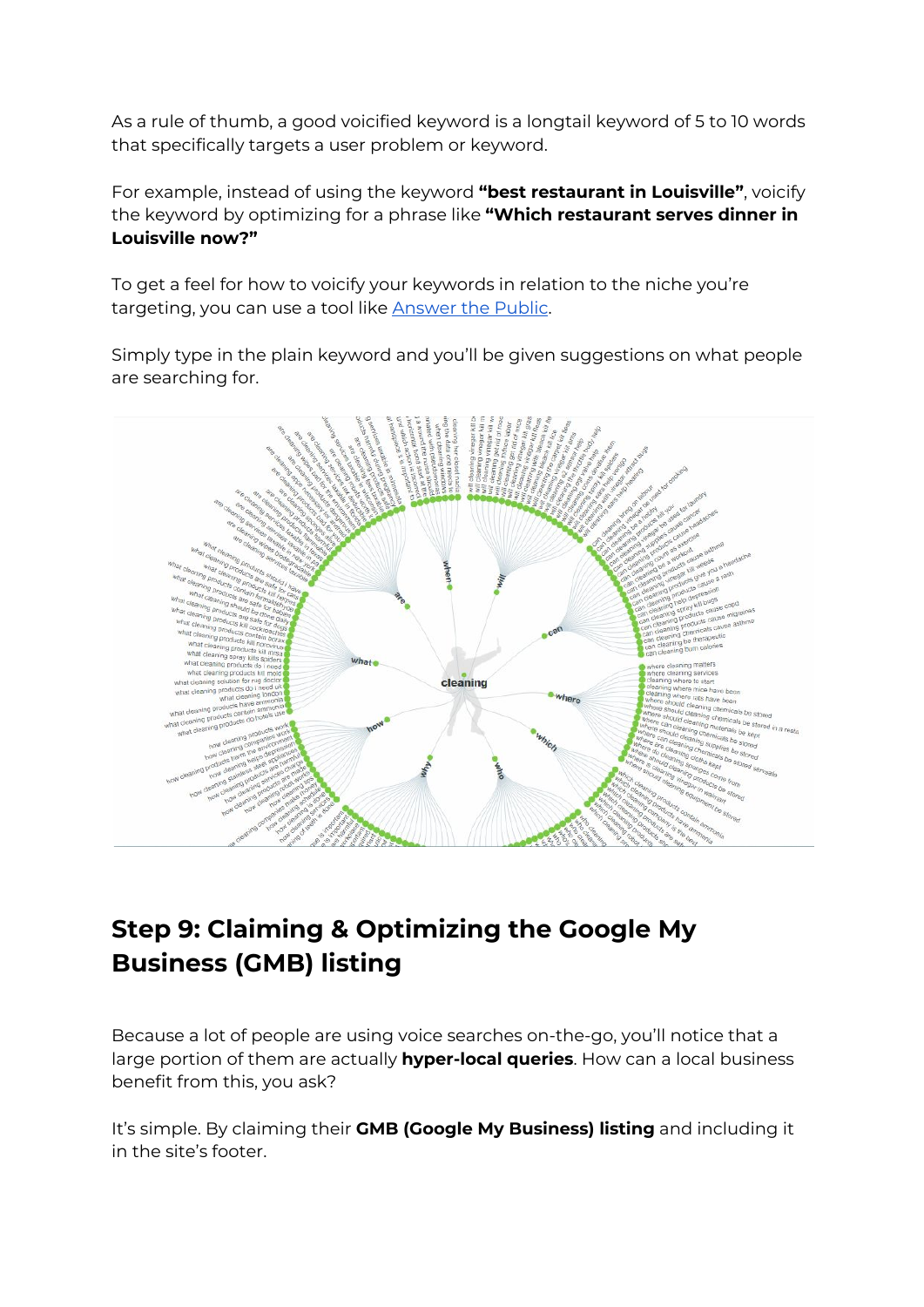

**ADDRESS** 9143 Loxford Street Lithia Springs, GA 30122 **United States** Get directions

**CONTACT**  $(203) 559 - 5381$ 

If a user does a voice search on a query like **"Italian pasta restaurant near me"**, Google will rely on the user location and turn to GMB listings to recommend the best option. If your GMB listing is well managed, your place might pop up among the recommended places.

But this step involves more than rushing through the creation of a GMB listing. For the best results, take the time to make your listing as comprehensive as possible. Include real pictures, create a description and respond to all reviews (good or bad).

Oh and don't forget to actively encourage customer feedback through your GMB listing.

#### **Step 10: Securing the Website with SSL**

Don't go thinking that this step is not as important just because it's the last one. All those other steps that we discussed above would be in vain if you neglect to secure your website with SSL.

An **SSL (Secure Sockets Layer)** certificate creates a secure link between a website and the visitors' browsers. Without it, Google will not feature your content in the **Answer Box** - no matter how good it is.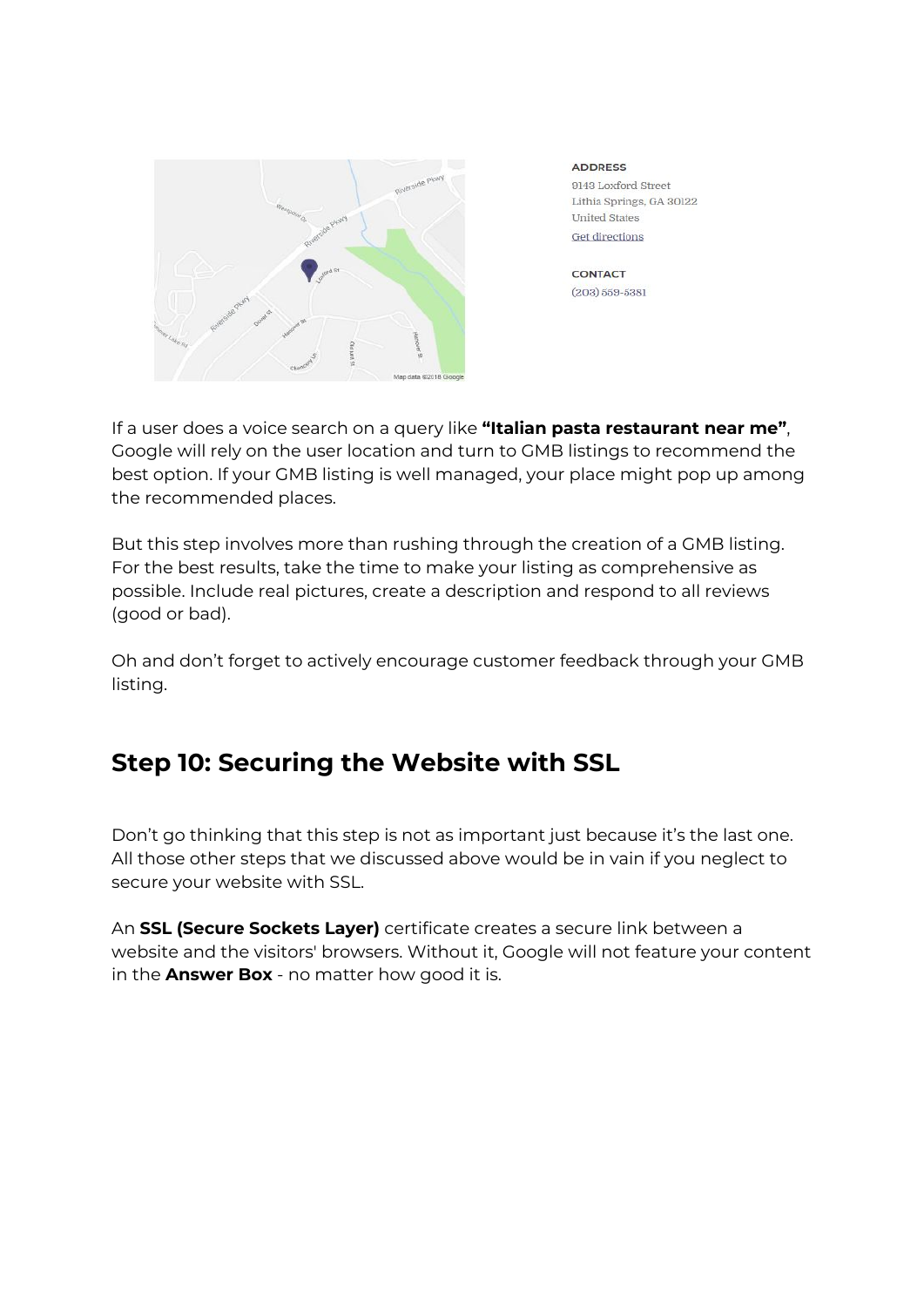



This certificate is required to ensure that all data passed between the two parties (website and visitor) remains private and secure.

But let's get back to the stuff relevant to voice search. Securing your website with SSL will allow you to utilize **HTTPS (Hypertext Transfer Protocol Secure).** Google confirmed that this extension to HTTP will give your website a "**minimal boost**" in search results.

From what we observed so far, **HTTPS might play an even bigger role when it comes to voice search**.

If you're not SSL secured yet, we recommend consulting Google's [Domains](https://support.google.com/domains/answer/7630973?hl=en) Help page. It includes a selection of methods that you can follow to get an SSL certificate for your website.

#### **Selling voice raking services to local businesses**

Now that you got the know-how of optimizing for voice ranking, you can apply this knowledge to help your own website rank on Position Zero.

But if you make a living out of selling SEO services, use this guide to start helping other local businesses to get to **Position Zero**. I can bet that most of your clients are not even remotely aware of the benefits of **Voice SEO**. With this in mind, start by applying the steps presented above on a personal project and practice until you get the hang of it.

Another good strategy is to start optimizing the websites of your current clients partially and blow their minds using the **RIA (Results in Advance)** method that we previously talked about.

Once you have the results to show for, set your price tag and banking out of helping local businesses to optimize for voice ranking.